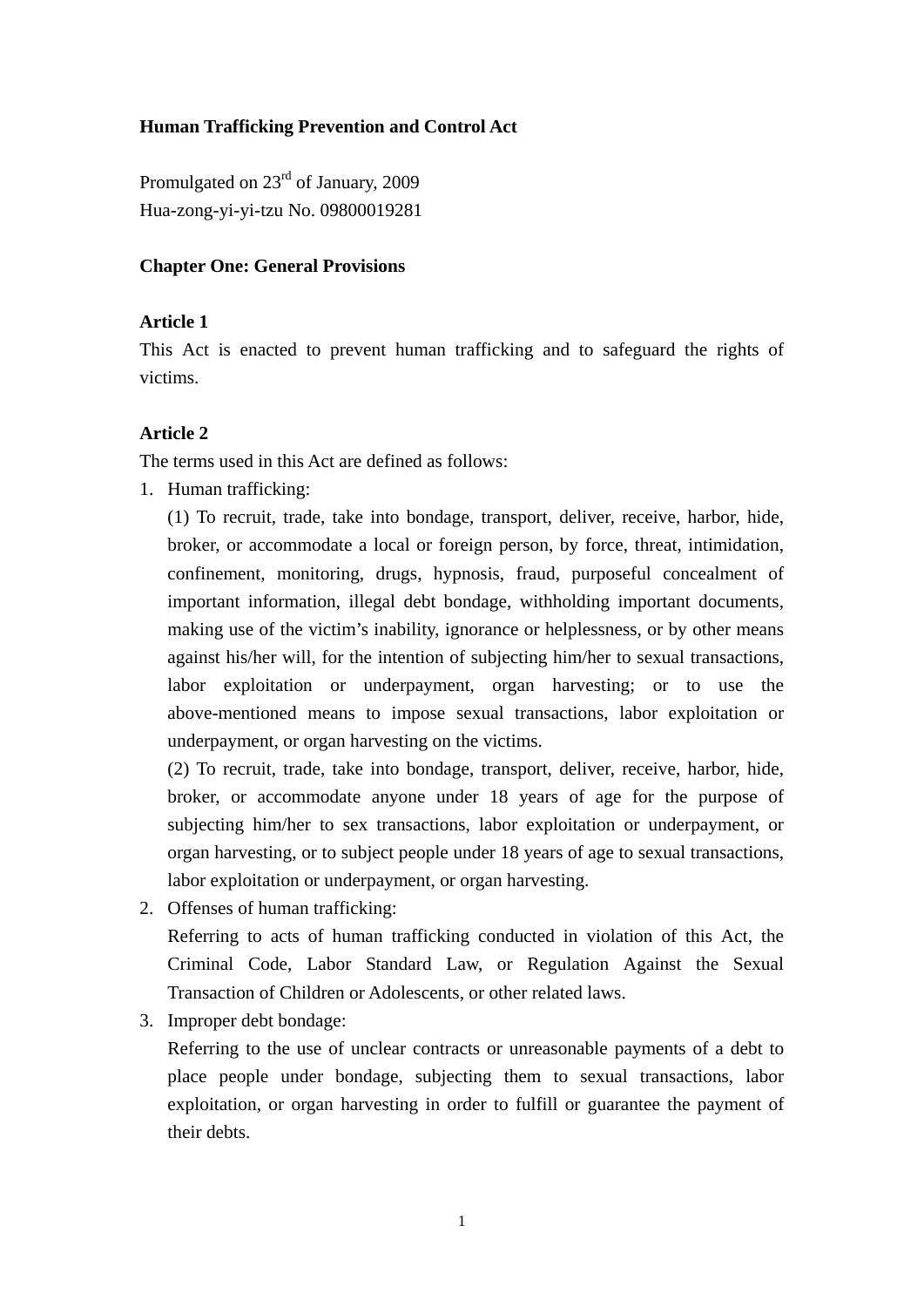The competent authorities referred to in this Act: the Ministry of the Interior at the central government level; municipal governments at the municipal level; county (city) governments at the county (city) level.

The central competent authority shall be in charge of the following functions:

- 1. The research, planning, enactment, promotion, and enforcement of the policies, rules and programs of human trafficking prevention and control.
- 2. The coordination and supervision of the municipal and county (city) governments in the implementation of human trafficking prevention and control.
- 3. The planning, promotion, supervision, and implementation of the investigation of human trafficking cases and the referral of criminal cases; identification of human trafficking victims; and protection of the personal safety of human trafficking victims.
- 4. The safeguard of the human rights, protection and sheltering, resource integration and allocation, promotion, supervision, and implementation concerning human trafficking victims without a valid visitor or resident permit that grants permission to work in Taiwan (hereinafter referred to a work permit).
- 5. The planning, promotion, supervision, and implementation concerning human trafficking prevention and control advertisement and the training of relevant professionals.
- 6. The counseling and assistance to the human trafficking prevention and control promoted by the local governments and various authorities.
- 7. The compilation and publication of human trafficking information.
- 8. The international liaison, exchange and cooperation in human trafficking prevention and control.
- 9. The planning, supervision, and implementation of other national human trafficking prevention and control.

## **Article 4**

The governments of municipalities and counties (cities) shall regularly hold liaison and coordination conferences on human trafficking prevention and control; designate authorities or departments specifically to integrate the authorities, departments, and manpower related to police affairs, public health affairs, social affairs, labor affairs, and human trafficking prevention and control; and coordinate the specialized operations brigades or service centers of the National Immigration Agency of the Ministry of the Interior to fulfill the following functions (they may request assistance from judicial authorities if necessary):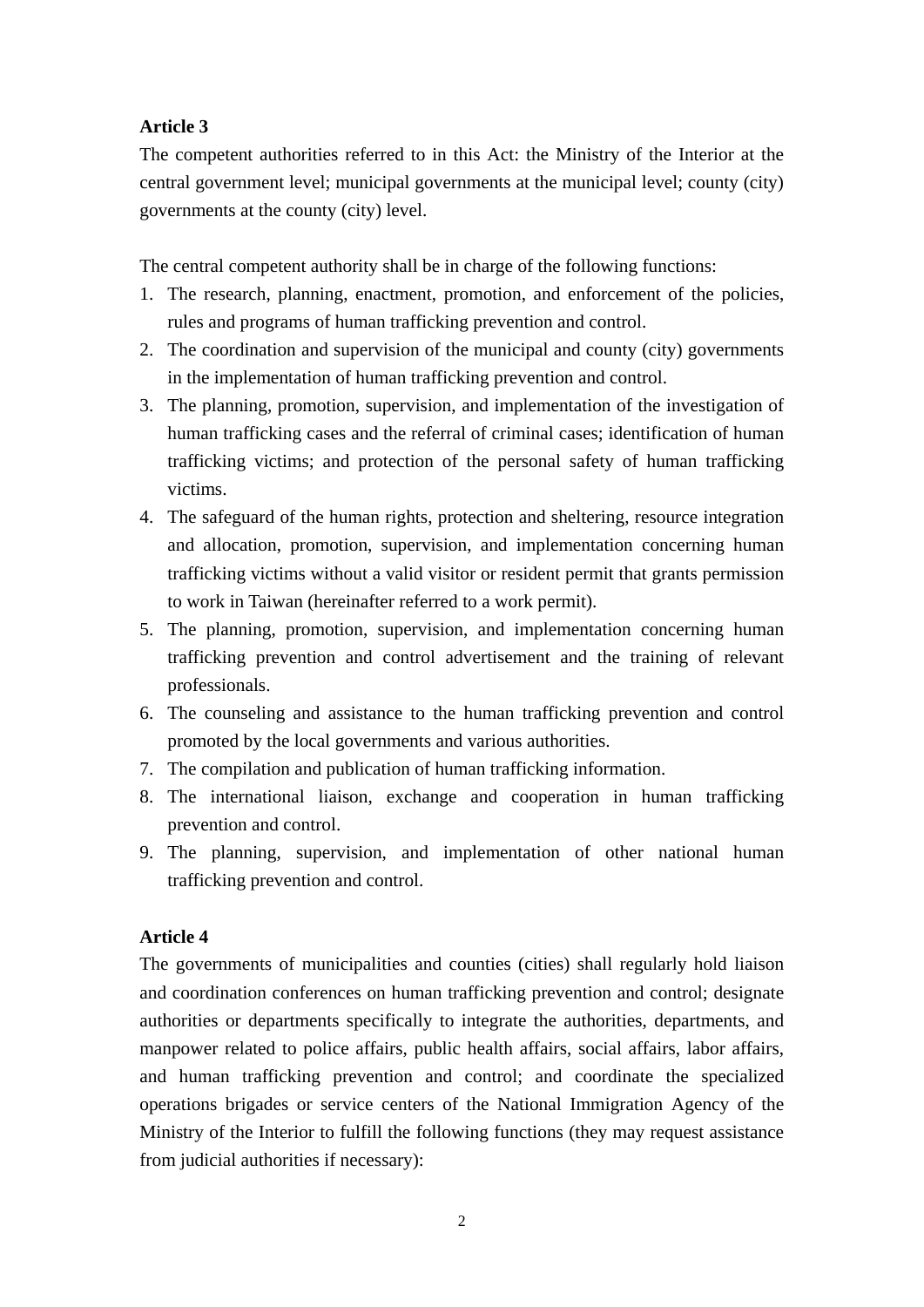- 1. The implementation of the human trafficking prevention and control policies, regulations and programs adopted by the central government and the integration of related resources.
- 2. The investigation of human trafficking cases, referral of criminal cases, identification and protection of the personal safety of human trafficking victims.
- 3. The screening for designated infectious diseases; medical treatment; evaluation of injury and collection of evidence; psychological counseling; and psychological therapy of human trafficking victims.
- 4. The safeguard of the rights, protection and sheltering of human trafficking victims residing in the Taiwan Area with the ROC citizenship, and the supervision and counseling of organizations that administer sheltering.
- 5. The planning and implementation of the employment, employment promotion and protection, labor rights, workplace safety, and other related rights of human trafficking victims.
- 6. The compilation of statistical information on human trafficking cases.
- 7. The implementation of other functions related to human trafficking prevention and control.

The provisions of this Act that involve the related central competent authorities' functions and powers shall be dealt with by the authorities thereof; their powers and responsibilities are divided as follows:

- 1. Judicial competent authority: the planning, promotion and supervision of the legal procedures for the identification of human trafficking victims and the investigation and prosecution of human trafficking.
- 2. Health affairs competent authority: the planning, promotion and supervision of the screening for designated infectious diseases, medical treatment, injury evaluation and evidence collection, the psychological counseling and psychological therapy of human trafficking victims.
- 3. Labor affairs competent authority: the planning and revision of the policies, regulations, and programs for the employment counseling; employment promotion and protection; labor rights safeguard; and workplace health and safety of the human trafficking victims. The planning, promotion, supervision and implementation of the protection and sheltering, and issuance of work permits for human trafficking victims with a valid resident visa.
- 4. Coast guard competent authority: the planning, promotion, supervision and implementation of the investigation of human trafficking cases, referral of criminal cases; identification and protection of the personal safety of human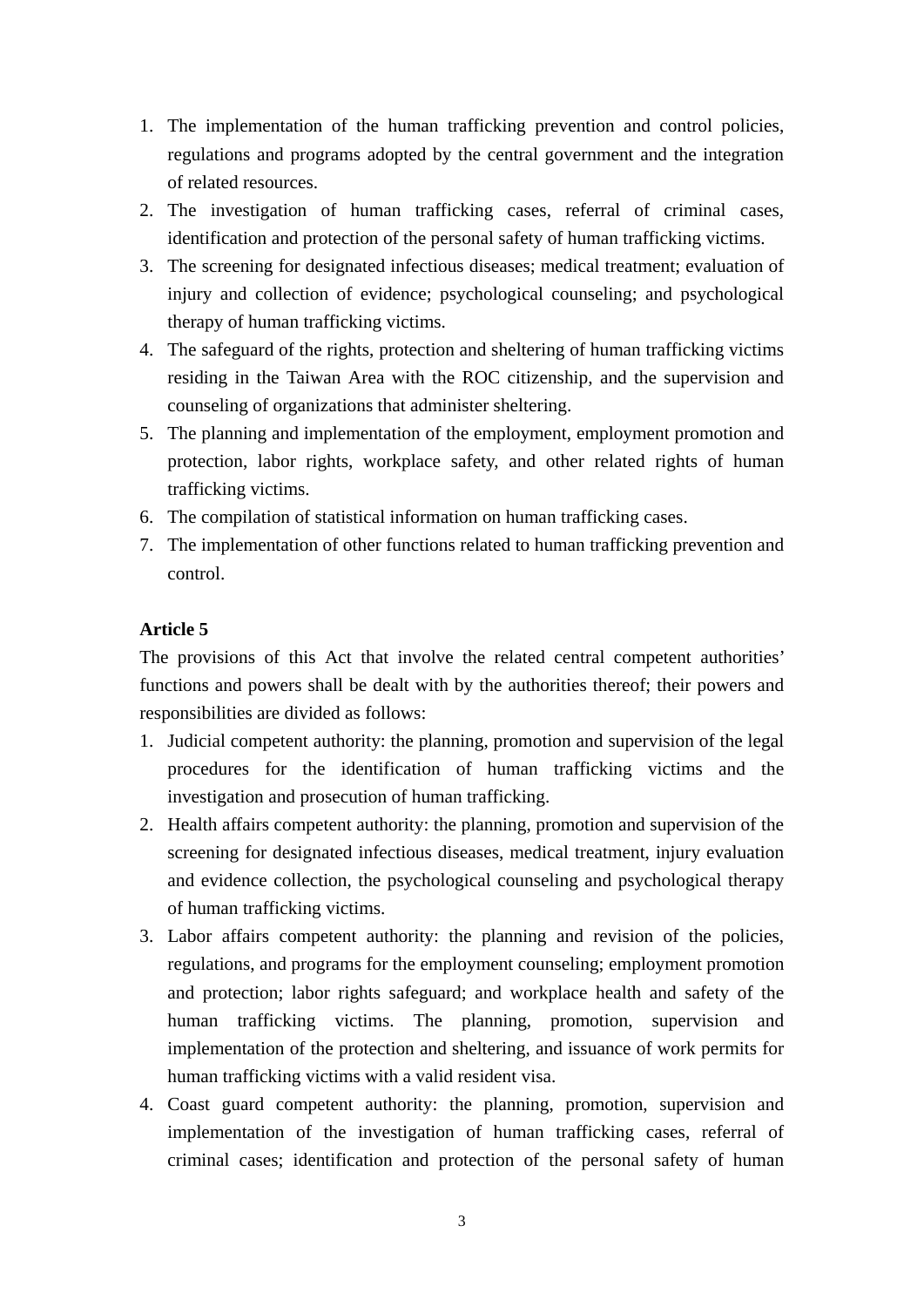- 5. Mainland affairs competent authority: The coordination, liaison and supervision of the human trafficking cases that involve the Mainland Area, Hong Kong or Macau, and other relevant affairs.
- 6. Foreign affairs competent authority: the planning, promotion, and supervision of the coordination, liaison, international information sharing, bilateral and non-governmental cooperation concerning human trafficking cases and human trafficking prevention and control.
- 7. Other human trafficking prevention and control measures planned and implemented by the related competent authorities in accordance with their respective functions and powers.

#### **Chapter Two: Prevention and Identification**

#### **Article 6**

The central competent authority shall organize the related competent authorities, local governments, and non-governmental organizations to actively conduct activities related to such human trafficking prevention and control as promotion, investigation, rescue, protection, sheltering, and repatriation, and to cooperate with international governmental bodies or non-governmental organizations to eradicate human trafficking.

#### **Article 7**

Personnel conducting human-trafficking-related arrest, investigation, trial, identification of victims, rescue, protection and sheltering, shall have undergone relevant professional training.

#### **Article 8**

Judicial police departments shall dispatch officers to protect any human trafficking victim, social worker or other relevant professional who is assisting in the investigation of human trafficking cases and believed to be in danger during the course of an investigation and trial.

#### **Article 9**

The police personnel, immigration officers, labor affairs personnel, social affairs personnel, medical personnel, civil affairs personnel, household registration personnel, educational personnel, employees of the tourist industry and immigration service industry, or other personnel engaging in human trafficking prevention and control,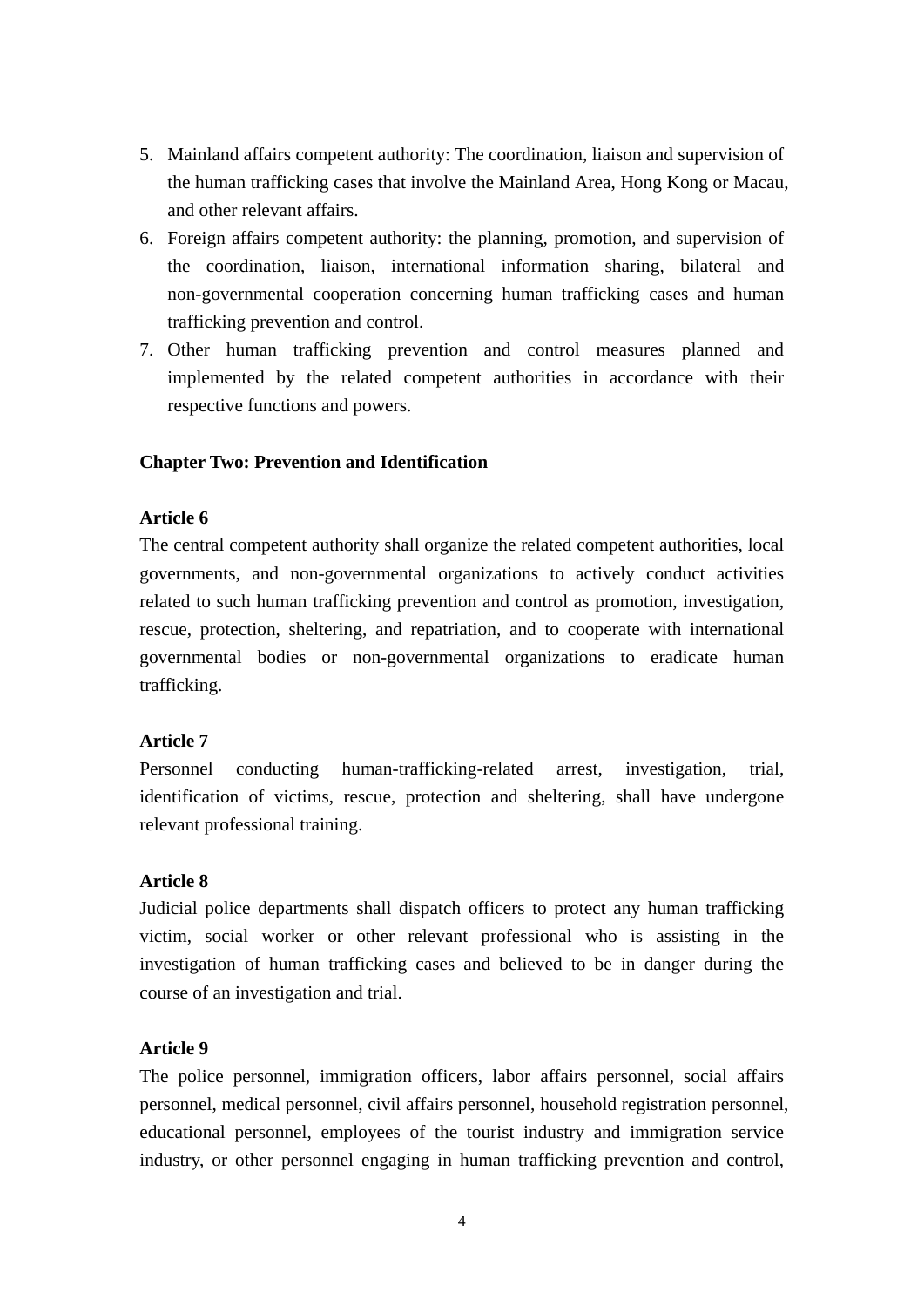upon the discovery of a suspected case of human trafficking during the normal course of their duty, shall immediately notify the local judicial police authority. The judicial police authority, upon being notified, shall promptly take action to implement relevant protection measures.

Anyone not stated in the preceding paragraph, upon the knowledge of a suspected case of human trafficking, may notify the local judicial police authority.

The name, residence address and other identifiable personal information of the people in the preceding two paragraphs shall be kept confidential unless otherwise stated in the laws.

## **Article 10**

The judicial police authority and labor affairs competent authority shall set up special channels or telephone hotlines for the reporting of human trafficking.

## **Article 11**

The judicial police authority, upon discovering or receiving a report on a suspected human trafficking case, shall immediately undertake the identification of human trafficking victims.

The prosecutors, upon the discovery of a suspected case of human trafficking during the course of an investigation, shall immediately undertake the identification of human trafficking victims. The court, upon the knowledge of a suspected case of human trafficking during the course of a trial, shall immediately refer the case to the prosecutors for investigation.

The judicial police and prosecutors may request assistance as necessary from social workers or relevant experts while indentifying human trafficking victims; suspected human trafficking victims may likewise request assistance from social workers or relevant experts.

The personnel responsible for identifying victims shall inform the suspected victim of the follow-up procedures and related protection measures before commencing the identification.

## **Chapter Three: Protection of Victims**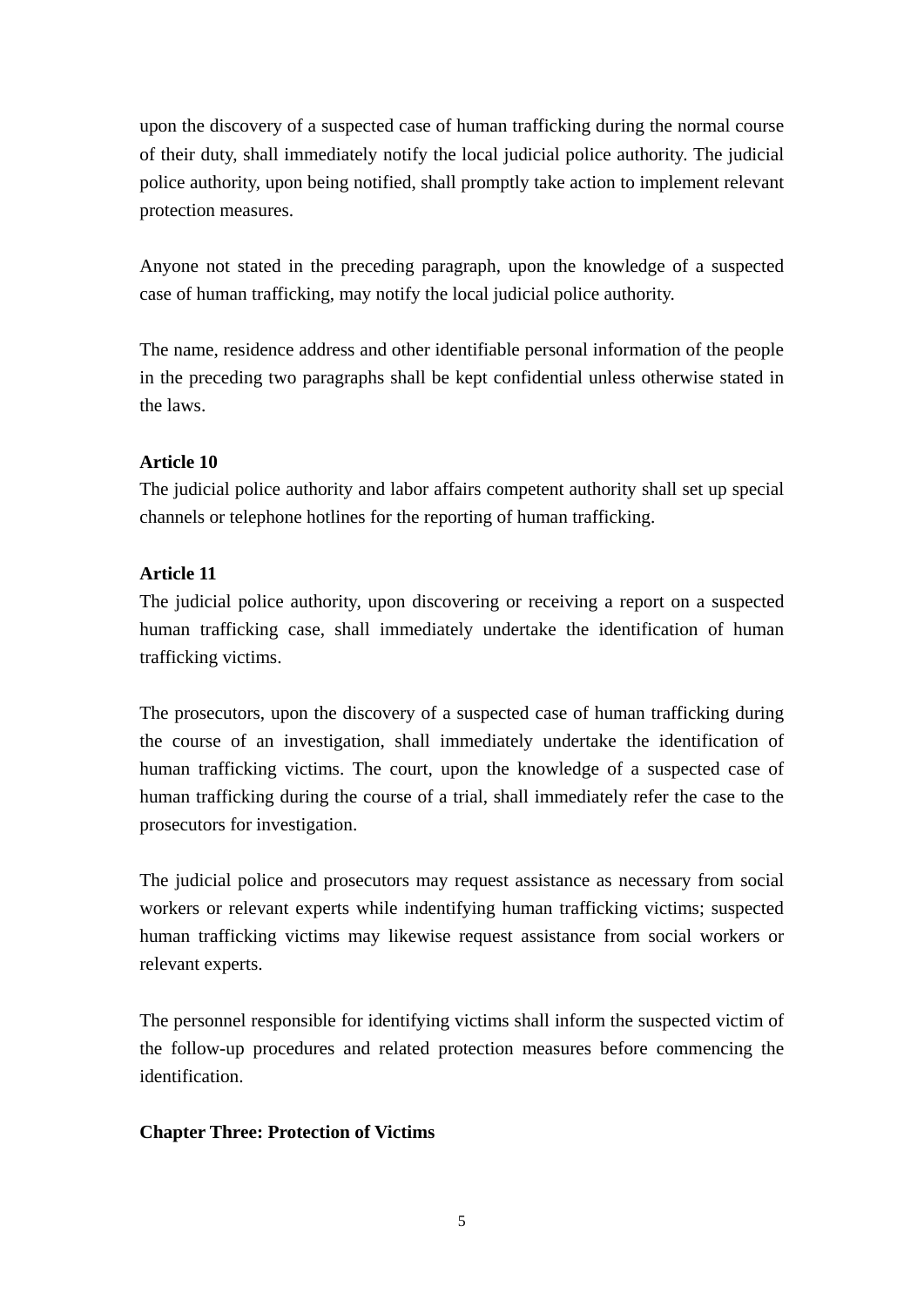When any suspected human trafficking victim is in need of medical treatment, the judicial police shall immediately inform the local health department and escort the victim to the local medical facility to receive treatment and to be screened for designated infectious diseases.

When any human trafficking victim is found to be free from infectious diseases after being screened, the judicial police shall protect, shelter, or detain him/her pursuant to this Act or other applicable laws.

### **Article 13**

Any human trafficking victim who is an ROC national with citizenship and in need of protection and sheltering as assessed by the competent authority of municipality or county (city), shall be provided with protection and sheltering in accordance with Article 17 by the competent authority thereof.

### **Article 14**

Any suspected human trafficking victim who is a non-citizen ROC national, foreigner, stateless person, Mainland Area resident, Hong Kong or Macau resident, and has a valid visitor (or resident) permit, shall be provided with protection and sheltering in accordance with Article 17. The suspected human trafficking victim thereof without a valid visitor (or resident) permit shall be detained apart from other detainees who have violated exit and entry regulations, and may be provided with assistance in accordance with Article 17 before identification is completed in accordance with Article 11.

## **Article 15**

Any suspected human trafficking victim placed under segregated detention as stated in the preceding Article, once identified to be a human trafficking victim, shall be provided with protection and sheltering in accordance with Article 17 and the provisions relating to detention stated in Article 37 of the Immigration Act, Article 18 of the Act Governing Relations between People of the Taiwan Area and Mainland Area and paragraph 2, Article 14 of the Act Governing Relations with Hong Kong and Macau are not applicable.

Any suspected human trafficking victim placed under protection and sheltering as stated in the preceding paragraph, once identified as a human trafficking victim, shall continue to be protected and sheltered in accordance with Article 17.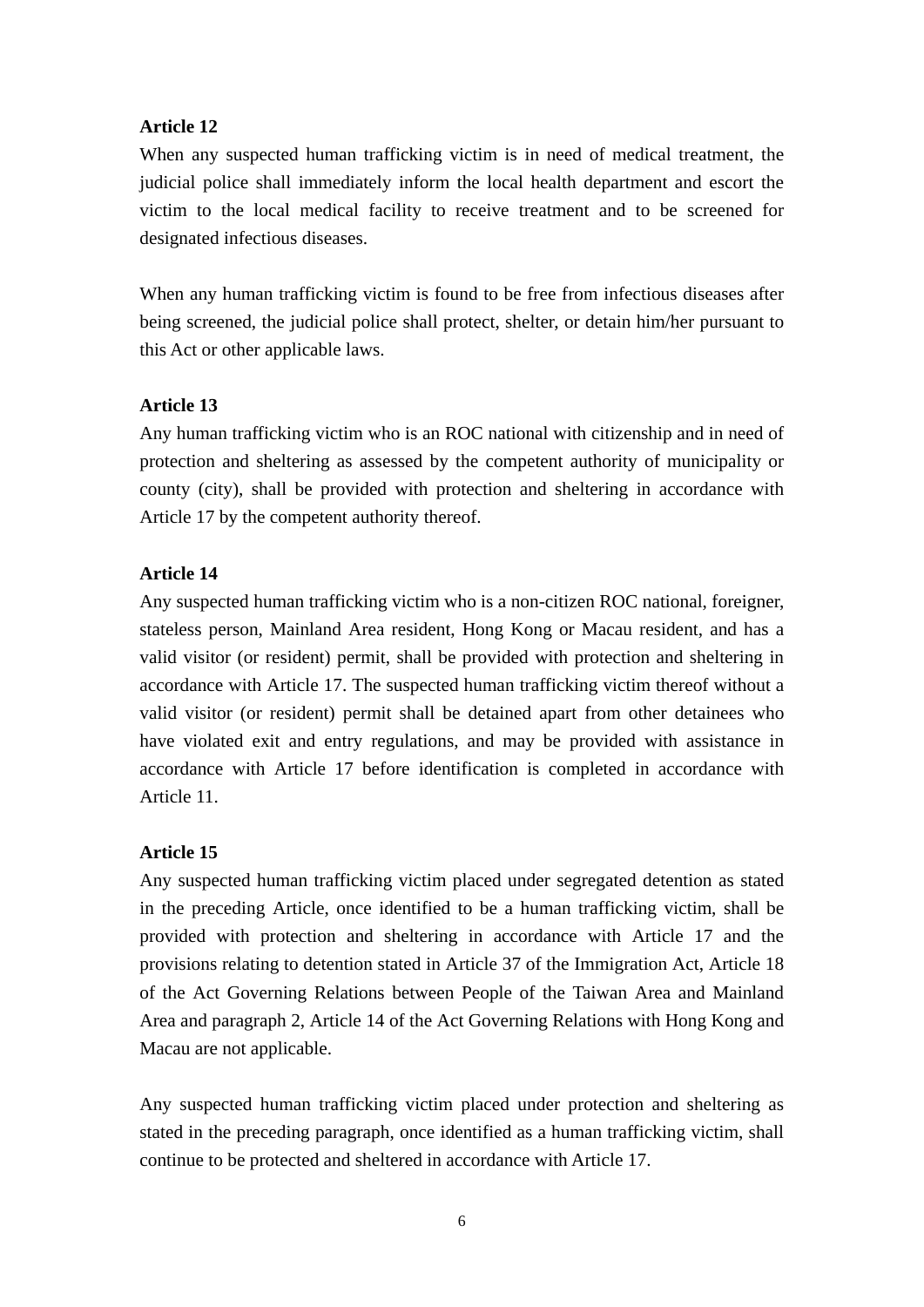The central competent authority shall issue a temporary visitor permit valid for no more than 6 months to anyone identified as a human trafficking victim without a valid visitor (or resident) visa.

## **Article 17**

The competent authorities and labor affairs competent authorities at all levels shall, either by themselves or by commissioned non-governmental organizations, provide human trafficking victims or suspected ones under protection and sheltering with the following assistance:

- 1. Protection of personal safety;
- 2. Necessary medical assistance;
- 3. Interpretation assistance;
- 4. Legal assistance;
- 5. Psychological advice and counseling;
- 6. Being accompanied when questioned (interrogated) throughout the investigation or trial;
- 7. Necessary financial assistance;
- 8. Other necessary assistance.

The competent authorities and labor affairs competent authorities of all levels shall establish or designate suitable shelters to protect and shelter human trafficking victims or suspected ones; the procedures, administration and other regulations that have to be followed for the sheltering thereof shall be determined by the central competent authority in consultation with the central labor affairs competent authority.

## **Article 18**

The costs to provide necessary assistance and to repatriate victims back to their country (area) of origin as stated in paragraph 1 of the preceding Article shall be imposed upon the victimizer; multiple victimizers shall bear the joint liability.

The competent authorities or labor affairs competent authorities of all levels in charge of the protection and sheltering, shall order the victimizer to pay within a specific period the costs as stated in the preceding paragraph; any overdue payment shall be referred for compulsory enforcement in accordance with the laws.

## **Article 19**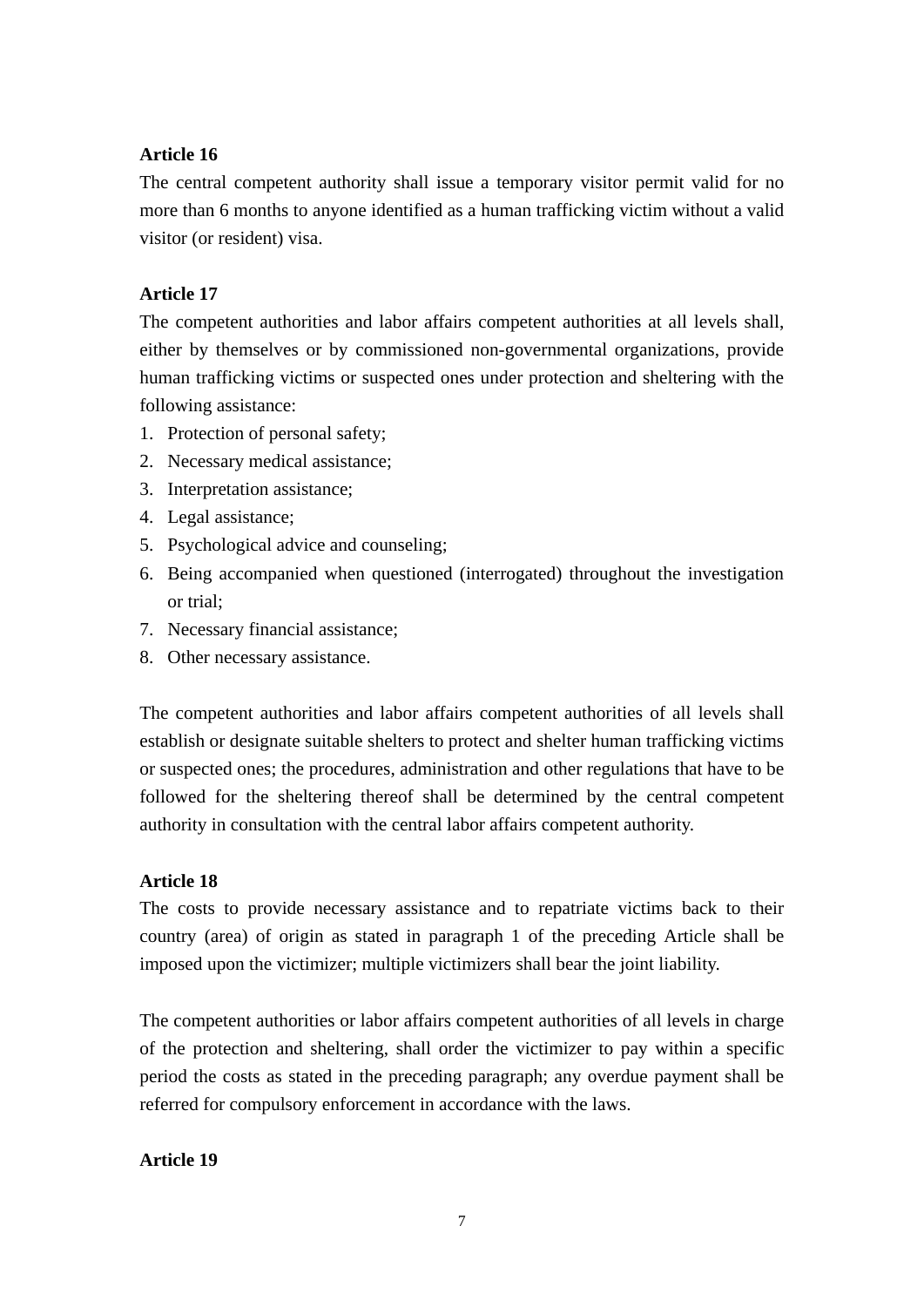Any suspected human trafficking victim who is a non-citizen ROC national, foreigner, stateless person, Mainland Area resident, Hong Kong or Macau Area resident with no valid visitor (or resident) permit; after being placed under protection and sheltering, and being issued a temporary visitor permit, the competent authority or labor affairs competent authority may revoke his/her temporary visitor permit, and may detain or repatriate him/her if he/she leaves the shelter without permission or violates laws or regulations and the violation is deemed to be sufficiently serious.

The repatriation stated in the preceding paragraph shall be enforced only after the approval of the judicial authority has been secured.

### **Article 20**

Any human trafficking victim or suspected one, who is a minor or juvenile and fits any of the following circumstances, shall be sheltered and protected in accordance with the prioritized Statute for Prevention of Sexual Transactions Involving Children and Adolescents; anything not provided for by the Statute shall be regulated by this Act:

- 1. Discovered to be suspected of engaging in sexual transactions;
- 2. Fitting the circumstance set forth in the preceding subparagraph and deemed by a court at a trial to be engaging in sexual transactions in accordance with the Statute for Prevention of Sexual Transactions Involving Children and Adolescents.

## **Article 21**

Any person who becomes aware of the name, date of birth, residence and other identifiable personal information of a human trafficking victim due to his/her duty or work shall keep the information in strict confidence unless otherwise stated in the law.

The government authorities shall not reveal the identifiable personal information of any human trafficking victim as stated in the preceding paragraph when making public any document related to human trafficking cases.

## **Article 22**

No advertisement material, publication, radio broadcast, television, electronic message, the Internet or other media may report or note information on the name or other identifiable personal data of human trafficking victims. However, this limit is not applicable to any of the following circumstances:

- 1. Having the permission of the victim with legal capacity;
- 2. Being deemed necessary by the crime investigation authority pursuant to the law.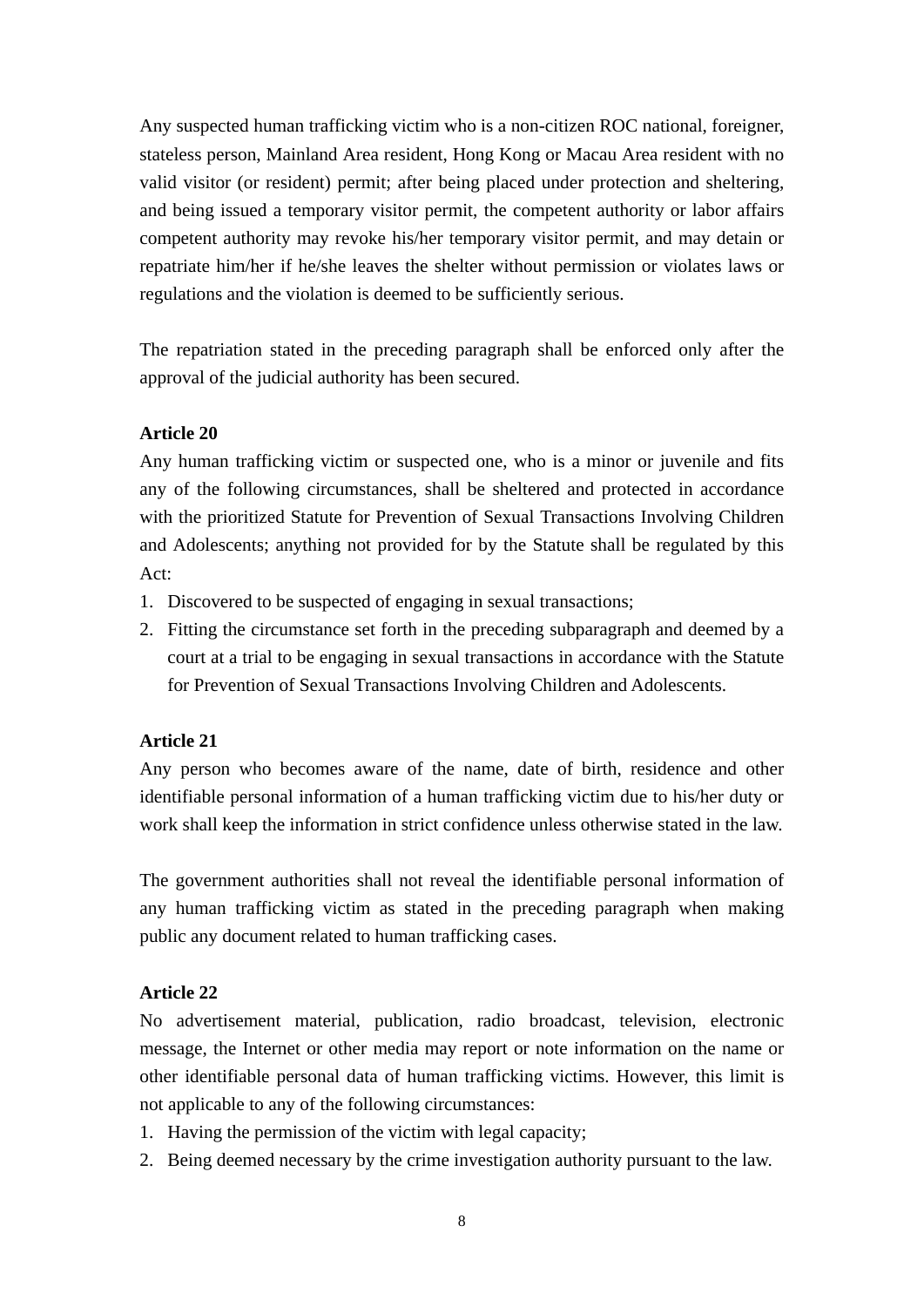The proviso in the preceding paragraph is not applicable to any human trafficking victim who is a minor.

### **Article 23**

Any human trafficking victim testifying as a witness before a prosecutor in an investigation or before a court in a trial, giving an account on what he/she has learned of or seen, and being questioned and cross-examined in accordance with the law, may be protected by the related provisions of this Act and may also be eligible for the protection stated in Articles 4 to 14, Articles 20 and 21 of the Witness Protection Act, if he/she is not eligible for the protection of the Act thereof.

Any reporter, informer, accuser or victim of a human trafficking case deemed by the prosecutor or judge to be in need of protection, may be eligible for the protection stated in Articles 4 to 14, paragraph 2 of Article 15, Articles 20 and 21 of the Witness Protection Act.

#### **Article 24**

Any human trafficking victim's legal agent, spouse, lineal relative by blood or collateral relative by blood within  $3<sup>rd</sup>$  degree of kinship, parent, family member, doctor, psychiatrist, counselor, or social worker, may accompany him/her and may make observations when he/she is questioned or cross-examined during an investigation or trial; it is the same when the victim is under investigation by the judicial police.

The provisions in the preceding paragraph regarding the person accompanying the victim are not applicable to a human trafficking suspect or defendant.

## **Article 25**

The questioning, cross-examination or confrontation of a human trafficking victim during an investigation or trial may be conducted outside the court upon request or virtute officii or may be undertaken by using audiovisual telecommunications equipment or other appropriate methods to separate the victim from the defendant.

Any human trafficking victim located outside the country may be questioned, cross-examined through audiovisual telecommunications equipment in an ROC embassy or representative office.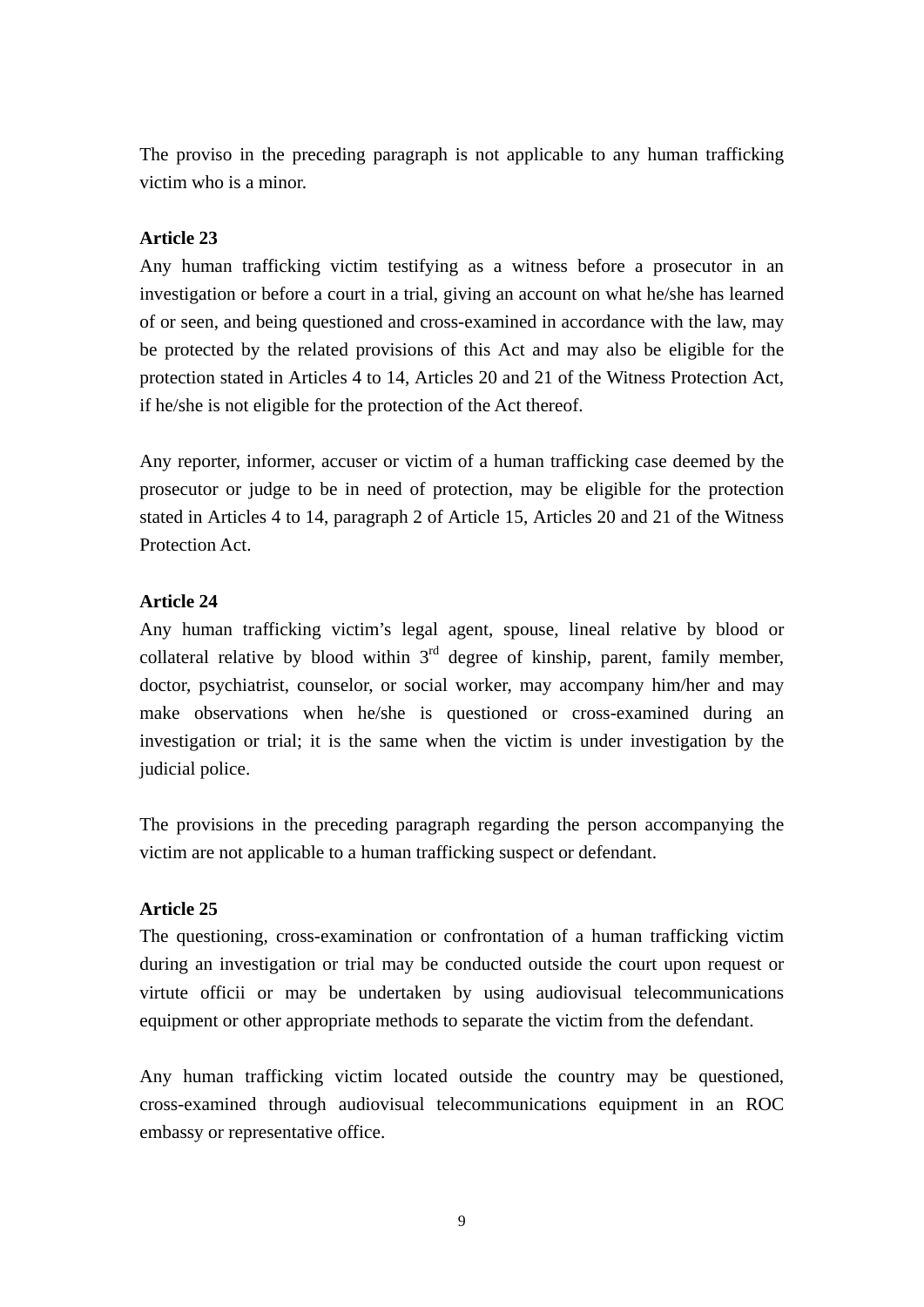The judicial police, prosecutor and court, during the course of an inquiry, investigation and trial, shall pay attention to the personal safety of human trafficking victims and, if necessary, shall separate the human trafficking victims from other criminal suspects or defendants.

## **Article 27**

The statement made by any human trafficking victim during an investigation by the prosecutors, judicial police officers, or judicial police may be accepted as evidence during a trail if it is proven to be credible under special circumstances, to be necessary to prove the body of the crime, and if the victim fits one of the following conditions:

- 1) The victim is unable to make a statement due to a physical and psychological trauma;
- 2) Due to physical and psychological pressure at the trial, the victim is unable to make a complete statement or refuses to make a statement when questioned or cross-examined; or
- 3) The victim cannot be summoned or fails to appear after being summoned because he/she is not in the Taiwan Area or his/her whereabouts is unknown.

#### **Article 28**

The central competent authorities may, based upon the necessity of an investigation or trial, extend the temporary visitor (or resident) permit under a six-month duration of stay issued to any human trafficking victim who is a non-citizen ROC national, foreigner, stateless person, Mainland Area resident, Hong Kong or Macau Area resident with no valid visitor (or resident) permit prior to the issuance of the temporary permit.

If the human trafficking victim in the preceding paragraph has a valid visitor (resident) permit, the central competent authority may grant an extension to his/her visitor (resident) permit based upon the status of the investigation or trial.

If the human trafficking victim's personal safety may be threatened after his/her repatriation back to his/her country (area) of origin because of his/her assistance in the investigation or trial, the central competent authority may grant stay or residency to him/her on a special case-by-case basis. After continuous legal residency in the ROC for a period of five years and over 270 days per year, the victim may apply for permanent residency. The procedures, required documents, qualifications, types of permits, revocation and cancellation of such permits, and other relevant and binding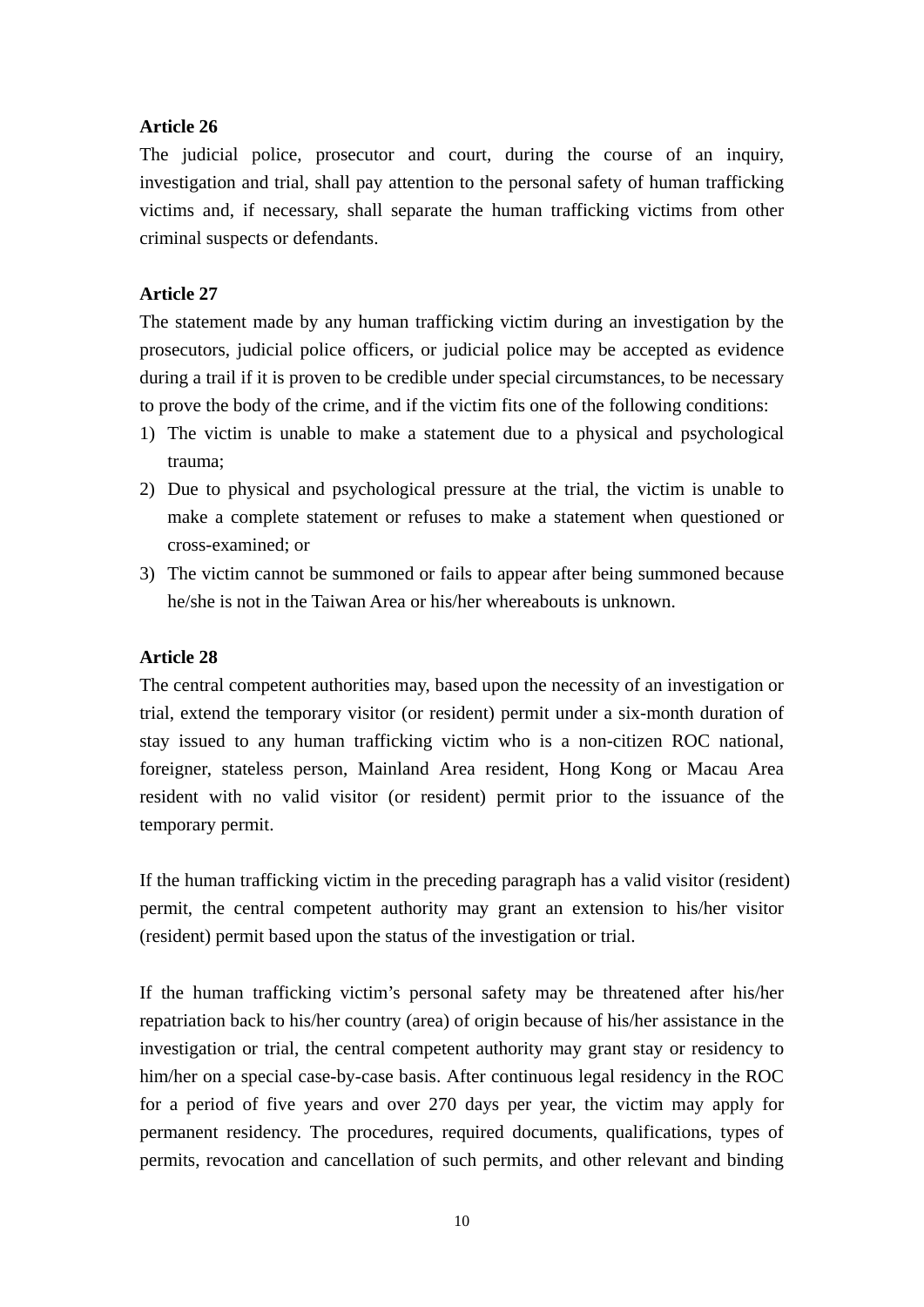regulations for the stay, residency and applications for permanent residency of the trafficked victims who have been granted the victim status on a case-by-case basis shall be determined by the central competent authority.

The human trafficking victim in respect of paragraphs 1 and 2 may apply for a work permit at the central labor affairs competent authority without being subjected to the restrictions set forth in the Employment Service Act and Article 11 of the Act Governing Relations between People of the Taiwan Area and Mainland Area, and the period in which he/she can work shall not exceed the period of his/her stay or residency.

The permit application, revocation or cancellation, control, and other relevant and binding regulations stated in the preceding paragraph shall be determined by the central labor affairs competent authority.

## **Article 29**

Any human trafficking victim who has violated other provisions of the criminal code or administrative regulations as a result of being trafficked may be eligible for a reduction in penalty or absolution from his/her liability.

#### **Article 30**

Any human trafficking victim who is a non-citizen ROC national, foreigner, stateless person, Mainland Area resident, Hong Kong or Macau resident, shall be repatriated back to his/her country (area) of origin as soon as possible if his/her continued assistance is deemed by the judicial authorities to be no longer necessary in the investigation or trial, and the central competent authorities have coordinated with relevant authorities or civil organizations to contact the government departments of the victim's country (area) of origin, or their embassy, authorized organization, or non-governmental organization in Taiwan, or his/her family.

## **Chapter Four: Penalties**

## **Article 31**

Anyone using such means as debt bondage or another person's inability, ignorance, or helplessness to force him/her into sexual transactions for profit, shall be sentenced to imprisonment ranging from six months to five years, and may also be fined up to NT\$3 million.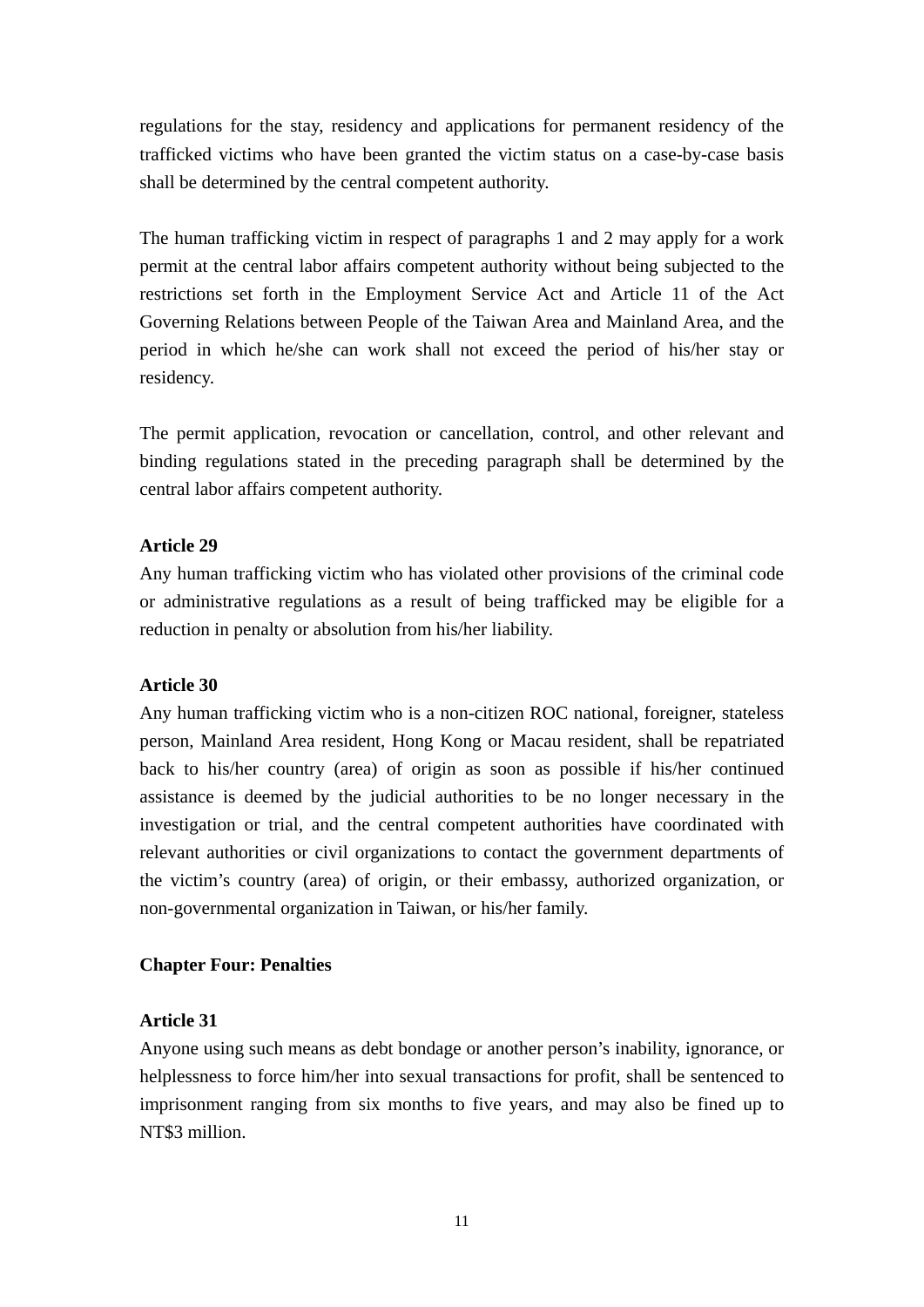Any attempt to commit the crime stated in the above paragraph is punishable.

## **Article 32**

Anyone using such means as force, threat, intimidation, confinement, monitoring, drugs, fraud, hypnosis, or other means against another person's will to subject him/her to labor exploitation or underpayment for profit, shall be sentenced to imprisonment under seven years, and may also be fined up to NT\$5 million.

Anyone using such means as debt bondage or the abuse of another person's inability, ignorance, or helplessness to subject him/her to labor exploitation or underpayment for profit, shall be sentenced to imprisonment under three years, and may also be fined up to NT\$1 million.

Any attempt to commit either crime stated in the preceding two paragraphs is punishable.

### **Article 33**

Anyone recruiting, transporting, delivering, receiving, harboring, hiding, brokering, or accommodating another person under 18 years of age in order to subject him/her to labor exploitation or underpayment for profit, shall be sentenced to imprisonment under seven years, and may be fined up to NT\$5 million.

Any attempt to commit the crime stated in the preceding paragraph is punishable.

## **Article 34**

Anyone using such means as force, threat, intimidation, confinement, monitoring, drugs, fraud, hypnosis, or other means against another person's will to subject him/her to organ harvesting for profit, shall be sentenced to imprisonment over seven years, and may be fined up to NT\$7 million.

Anyone using such means as debt bondage or abusing another person's inability, ignorance, or helplessness to subject him/her to organ harvesting for profit, shall be sentenced to imprisonment ranging from five to twelve years, and may also be fined up to NT\$5 million.

Anyone recruiting, transporting, delivering, receiving, harboring, hiding, brokering, or accommodating a person under 18 years of age in order to subject him/her to organ harvesting for profit, shall be sentenced to imprisonment over seven years, and may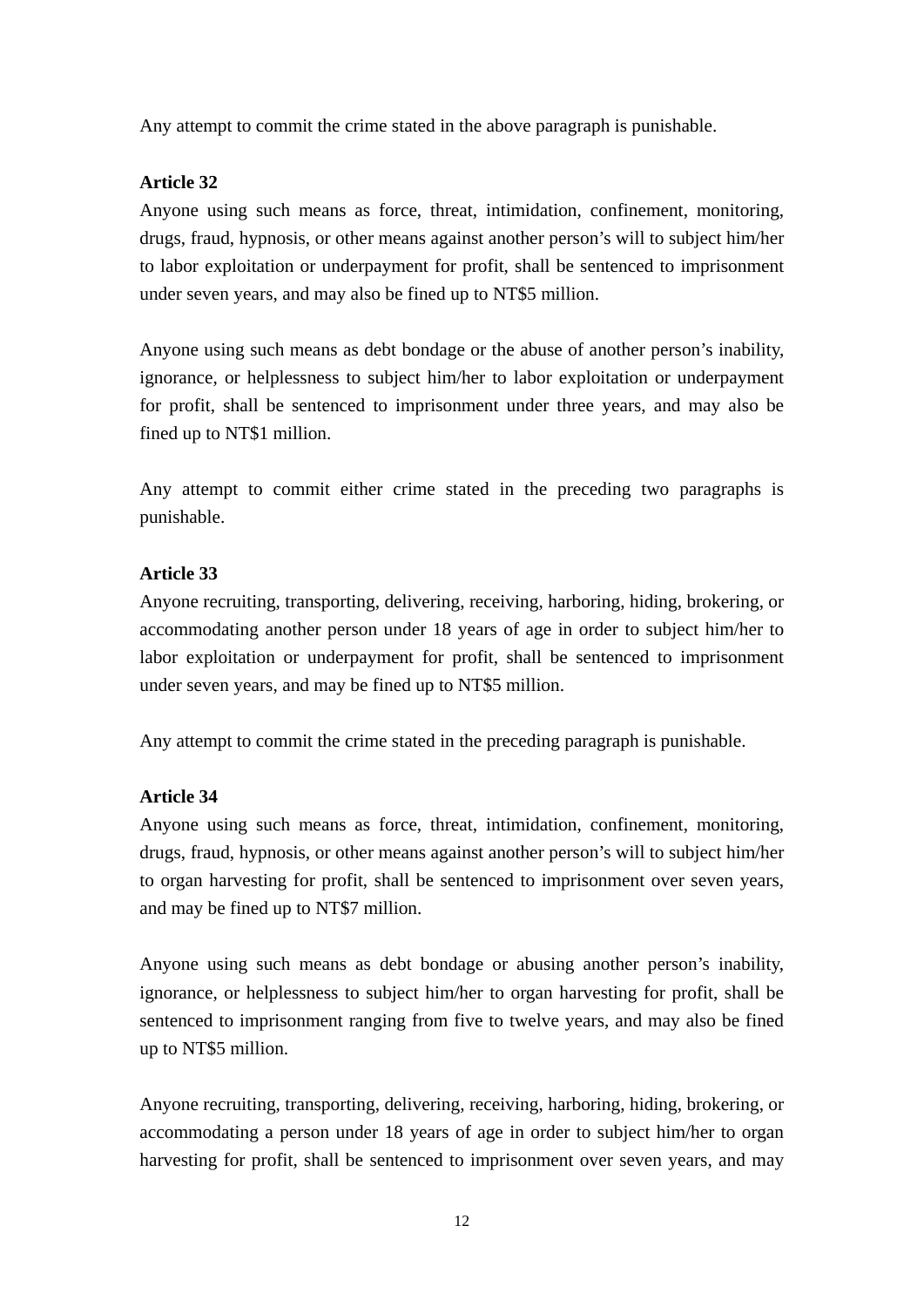be fined up to NT\$7 million.

Any attempt to commit any of the crimes stated in the preceding three paragraphs is punishable.

## **Article 35**

Any property or profit from assets acquired from human trafficking shall be confiscated regardless of its ownership except the part that shall be returned to victims. When the entirety or part of the property cannot be confiscated, the trafficker shall pay according to its value or give his/her assets as compensation.

For the purpose of preserving the full value of the confiscated property or profit from assets as stated in the preceding paragraph, a certain portion of the property may be seized discretionally if necessary.

The Ministry of Justice shall transfer the seized cash or proceeds from the sale of the confiscated property stated in paragraph one to the central competent authorities for the compensation of human trafficking victims.

The directions for the transfer of seized cash and proceeds from the sale of the confiscated property as stated in the preceding paragraph and compensation to human trafficking victims, shall be enacted by the central competent authorities along with the Ministry of Justice.

## **Article 36**

Any civil servant, who covers up human trafficking crime, shall be sentenced in accordance with related provisions with respective penalties increased by half.

## **Article 37**

Any offender of a human trafficking crime who voluntarily surrenders himself/herself, confesses during an investigation, and furthermore provides information leading to the discovery and arrest of another principal offender or accomplice, shall receive a reduction in penalties or be absolved of the offense.

## **Article 38**

Anyone in violation of Article 22 shall be fined from NT\$60,000 to NT\$600,000, and the articles stated in the Article may be confiscated or subjected to other necessary disposal by the related competent authorities; concerning the change ordered to be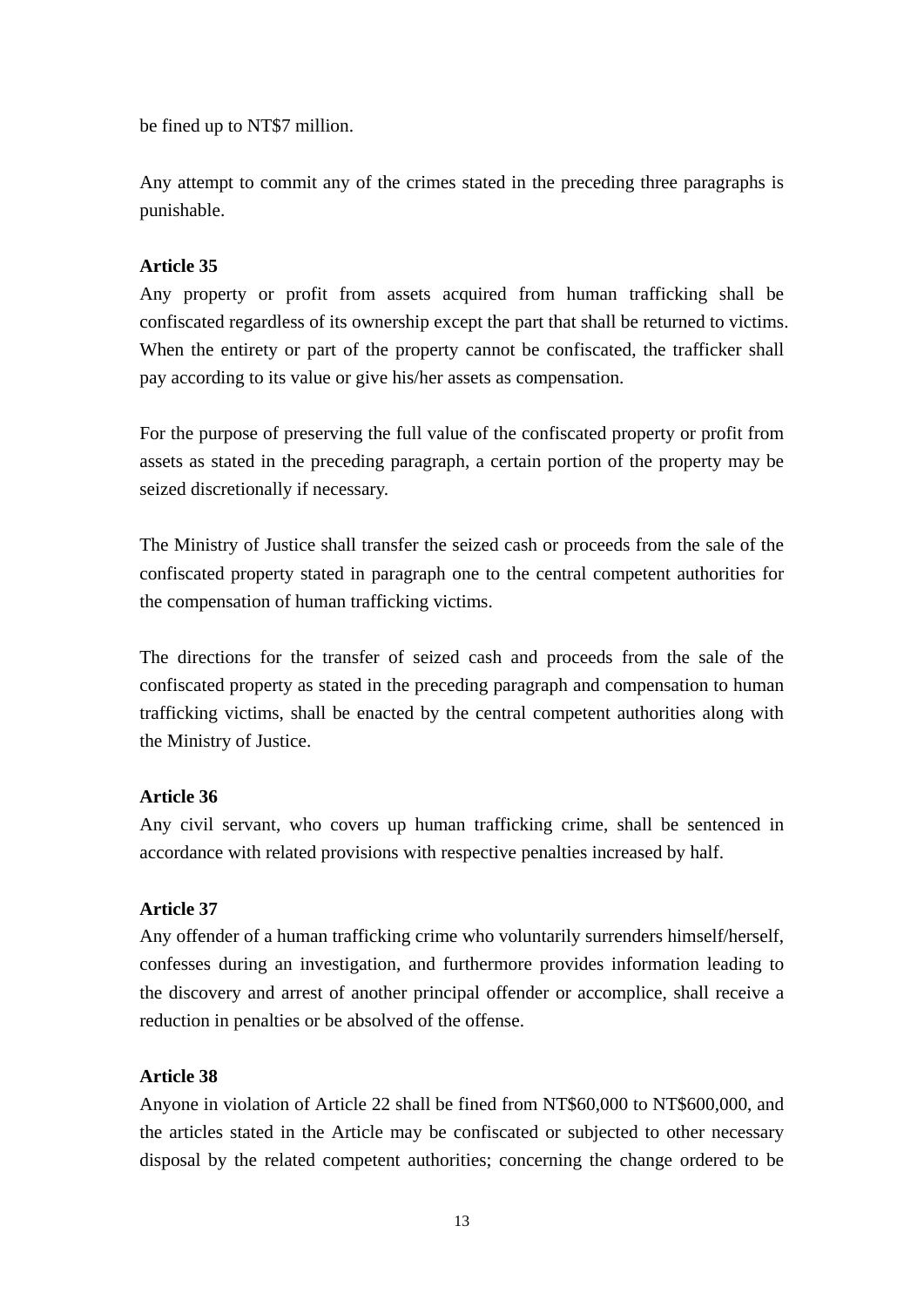made within a specified period, each and every lapse may be subject to additional separate penalties. However, when deemed necessary to the public interest by the related competent authority, the reporting on the death of the victim shall not be subjected to the penalties thereof.

## **Article 39**

Where any representative of a legal person, or any agent, employee, or staff member of a legal or natural person violates human trafficking crime in the course of conducting normal business operation, the legal or natural person shall be imposed with a fine in accordance with the respective provisions of each human trafficking crime. However, if the natural person or the representative of a legal person has tried his/her best to prevent the occurrence of the offense, he or she shall be exempted.

## **Article 40**

Any ROC vessel, aircraft or other means of transportation whose owner, operator, captain, pilot or driver has been engaged in the transportation of persons trafficked, may be subjected to a specific period of suspension, or revocation of its related licenses by the related competent authorities, and its captain, pilot, or driver may be subjected to the revocation of his/her professional licenses or qualifications.

## **Article 41**

Anyone violating the provisions of paragraph 1 of Article 9 by failing to fulfill his/her duty to report without a justifiable reason shall be fined from NT\$6,000 to NT\$30,000.

## **Article 42**

This Act is applicable outside the territory of the ROC to the crimes stated in Articles 31 to 34.

## **Chapter Five: Supplementary Provisions**

## **Article 43**

The provisions of this Act are also applicable to the human trafficking cases dealt with by a military court and a military prosecutor.

## **Article 44**

The enforcement rules of this Act shall be enacted by the central competent authority.